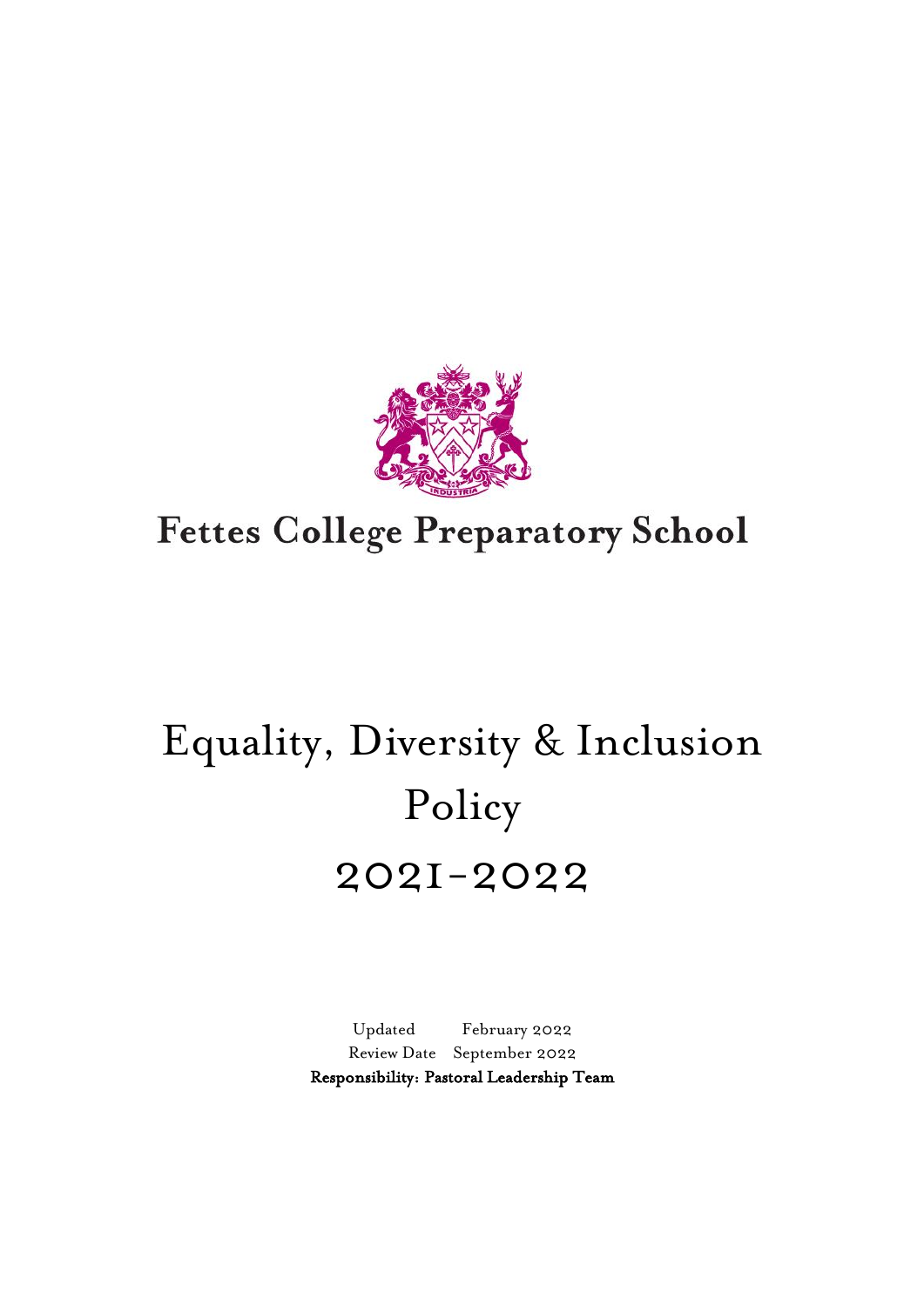# Equality, Diversity & Inclusion Policy

Fettes College aims to nurture the individual while fostering a happy, well-ordered and caring community. The aims of the School clearly state that we are committed to providing equal opportunities to all our students and staff, inclusive of age, race, religion or belief, disability, marriage and civil partnership, gender reassignment, pregnancy and maternity, sex or sexual orientation (Equality Act, 2010). The School is therefore committed to establishing a safe, inclusive, equitable and welcoming environment for all members of our community. All pupils ought to feel that they belong to the School, are safe, equally valued and are offered the best education we can provide.

#### 1. Introduction

i. Fettes College (including the Preparatory School) is committed to promoting and celebrating a positive, diverse and inclusive culture in which all staff and students are valued and supported, in order that everyone can thrive and meet their full potential. Therefore, we are committed to addressing any culture, policy or practice that denigrates, labels or stereotypes students on the basis of their real or perceived differences connected to the nine protected characteristics (Equality Act, 2010). All language or behaviour that incites prejudice, discrimination, bullying or harassment is not tolerated. This policy should be read in conjunction with the School's Counter-Bullying policy. Staff should refer to the Staff Equality and Diversity Policy.

ii. The Equality, Diversity and Inclusion Policy is available on the College website [\(www.fettes.com/about-us\)](http://www.fettes.com/about-us) and can be made available to individuals on request.

iii. The Preparatory School seeks to fulfil this aim of promoting and developing inclusion and equality by:

a. sharing its commitment to equality and diversity with every member of its community, through the PSHE programme, whole school assemblies and updates to staff;

b. ensuring all staff consider the diversity and inclusion of all students for whom they have responsibility and develop positive relationships with these young people, based on adequate training and resources, which shall be reviewed yearly;

c. ensuring that all policies are monitored, evaluated and reviewed to take sight of this policy, as appropriate, by the Fettes Prep Equalities Group, working in conjunction with the Academic Leadership Team, Pastoral Leadership Team, and Senior Management Team.

#### 2. Responsibility

i. The Governors, Head and Senior Leadership Team have responsibility for ensuring that the School operates within the legal framework for equality and for implementing the policy throughout the School. For the Preparatory School, this chain of responsibility is reflected in The Governors, Headmaster, and Senior Management Team.

ii. It is the responsibility of all staff to: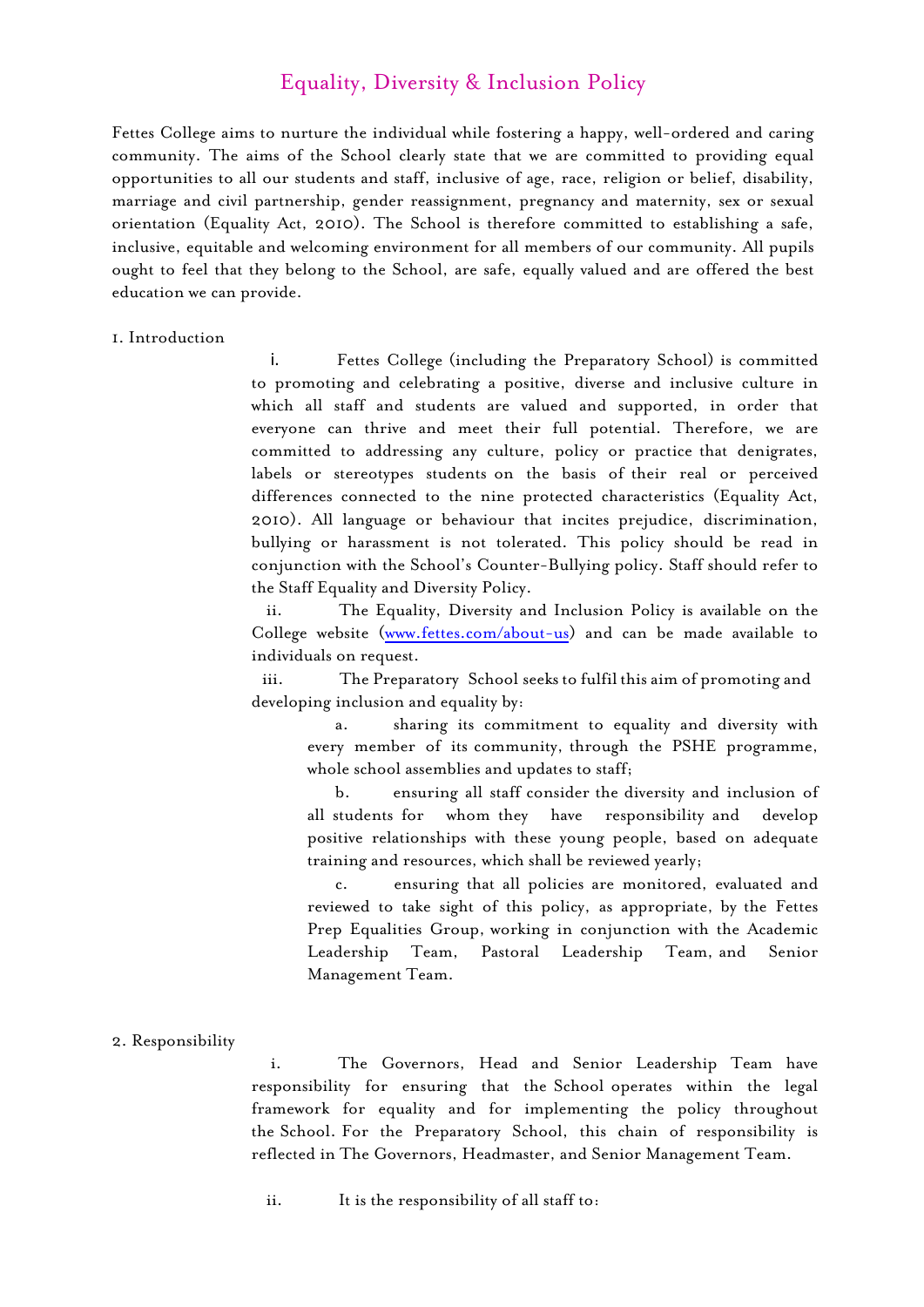a. treat colleagues, young people and visitors with dignity and respect; and avoid behaving in any manner that may give rise to claims of discrimination, harassment or victimisation;

b. support and participate in any measures introduced to promote equality and diversity, including, but not limited to, delivering and learning from the PSHE programme where appropriate, attending staff training, and developing their own professional learning.

c. actively challenge discrimination and disadvantage in accordance with their responsibilities, using their knowledge of the all Prep School policies to aid them;

d. report any issues associated with equality and diversity in accordance with this policy to the Senior Management Team, or Human Resources.

- 3. The Legal Framework
	- i. Discrimination can take the following forms:
		- a. Direct discrimination occurs when someone is treated less favourably than another person because of a protected characteristic.
		- b. Perception discrimination is direct discrimination against an individual because others think they possess a particular protected characteristic. It applies even if the person does not actually possess that characteristic.
		- c. Indirect discrimination occurs when a condition, provision, policy or practice applies to everyone but particularly disadvantages people who share a protected characteristic and it cannot be shown to be a proportionate means of achieving a legitimate aim.
		- d. Discrimination arising from disability occurs when you treat a disabled person unfavourably because of something connected with their disability and cannot justify such treatment. Discrimination arising from disability is different from direct and indirect discrimination.
		- e. Harassment occurs when a person is subject to "unwanted conduct related to a relevant protected characteristic, which has the purpose or effect of violating an individual's dignity or creating an intimidating, hostile, degrading, humiliating or offensive environment for that individual".
		- f. Victimisation occurs when an individual is subject to a detriment because they have made an allegation of, or given evidence about, the treatment of any individual (including themselves) who has been subject to any of the above.

#### 4. Aims and Values

- i. The aims of this policy and the wider School aims are to:
	- a. Eradicate discrimination, harassment and victimisation by eliminating any culture, policy or practice that denigrates, labels or stereotypes students on the basis of any protected characteristics (Equality Act, 2010);
	- b. To be proactive in providing a secure environment in which all students feel safe, valued, have a sense of personal worth and are thoughtful and considerate of the needs of others;
	- c. To actively promote anti-discriminatory practice by:
	- d. advancing equality of opportunity between persons who share a relevant protected characteristic and those who do not share it;
	- e. fostering good relations between those who share a protected characteristic and those who do not;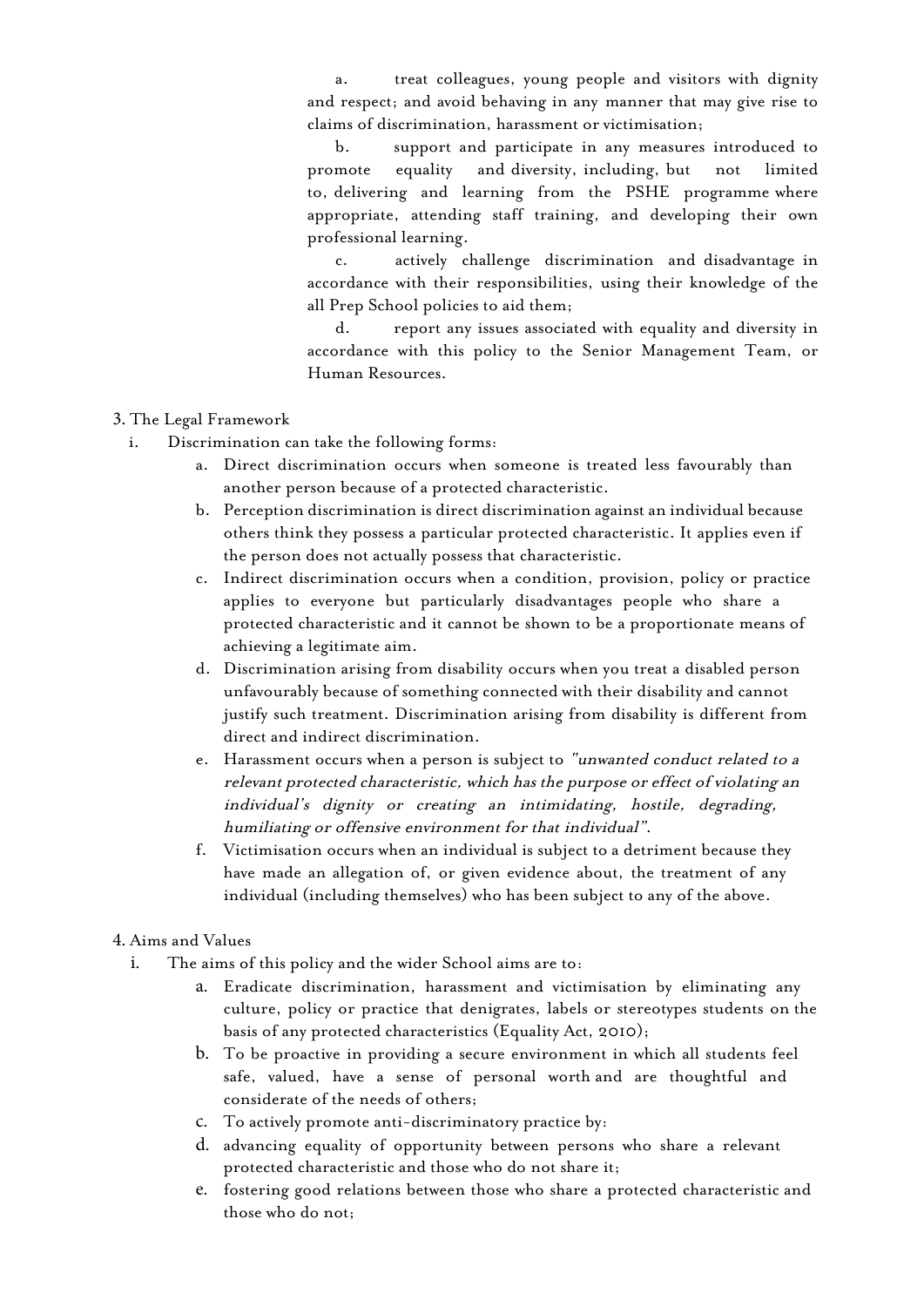- removing or minimising disadvantages suffered by persons who share a relevant protected characteristic;
- taking steps to meet the needs of pupils who share a protected characteristic if their needs are different to those who do not share that characteristic;
- encouraging persons who share a protected characteristic to participate in public life or in any other activity in which participation by such persons is disproportionately low, by tackling prejudice and promoting understanding;
- challenging discrimination in all its forms, ensuring that incidents help to inform and improve staff training and policy.

To achieve these aims, the School will take a strategic approach to the promotion of equality and inclusivity, and the way in which policies and procedures are implemented by:

- a. Valuing diversity of every kind within the whole school community and proactively taking steps to show that diversity is valued;
- b. Ensuring all staff are aware of their responsibilities to actively promote equality of opportunity;
- c. Ensuring all staff have ongoing professional training to develop awareness, knowledge, skills and attitudes necessary to deliver an anti-discriminatory curriculum and to identify and address any issues that may arise;
- d. Ensuring that educational resources, classroom materials, the curriculum and extra-curricular opportunities are inclusive;
- e. Ensuring staff seek to understand and provide for the individual needs of the students through the tutor-tutee relationship, the tutorial programme and the PSHE programme in accordance with the principles of Getting it Right for Every Child (GIRFEC).
- f. Monitoring the admissions process and the diversity of applicants to the School.
- g. Monitoring the progress of pupils with protected characteristics, to ensure that opportunities are equitable;
- h. Ensuring that methods of communication reflect and accommodate the diversity of the wider school community;
- i. Removing disadvantage and discrimination of any kind, including that which may have been historically practised and perhaps previously even considered to be acceptable;
- j. Ensuring it regularly monitors, reviews and evaluates the effectiveness of inclusive practices and examines the effect of school policies and procedures on all staff, pupils and parents to ensure that they are implemented and adhered to, and make appropriate adjustments to policies and practice as necessary.

## Admissions Policy

Fettes College undertakes to treat every application in a fair and equal way. It takes cognisance of the School's Equality, Diversity and Inclusion Policy and accepts applications from all students, being mindful of those with protected characteristics under the Equality Act 2010.